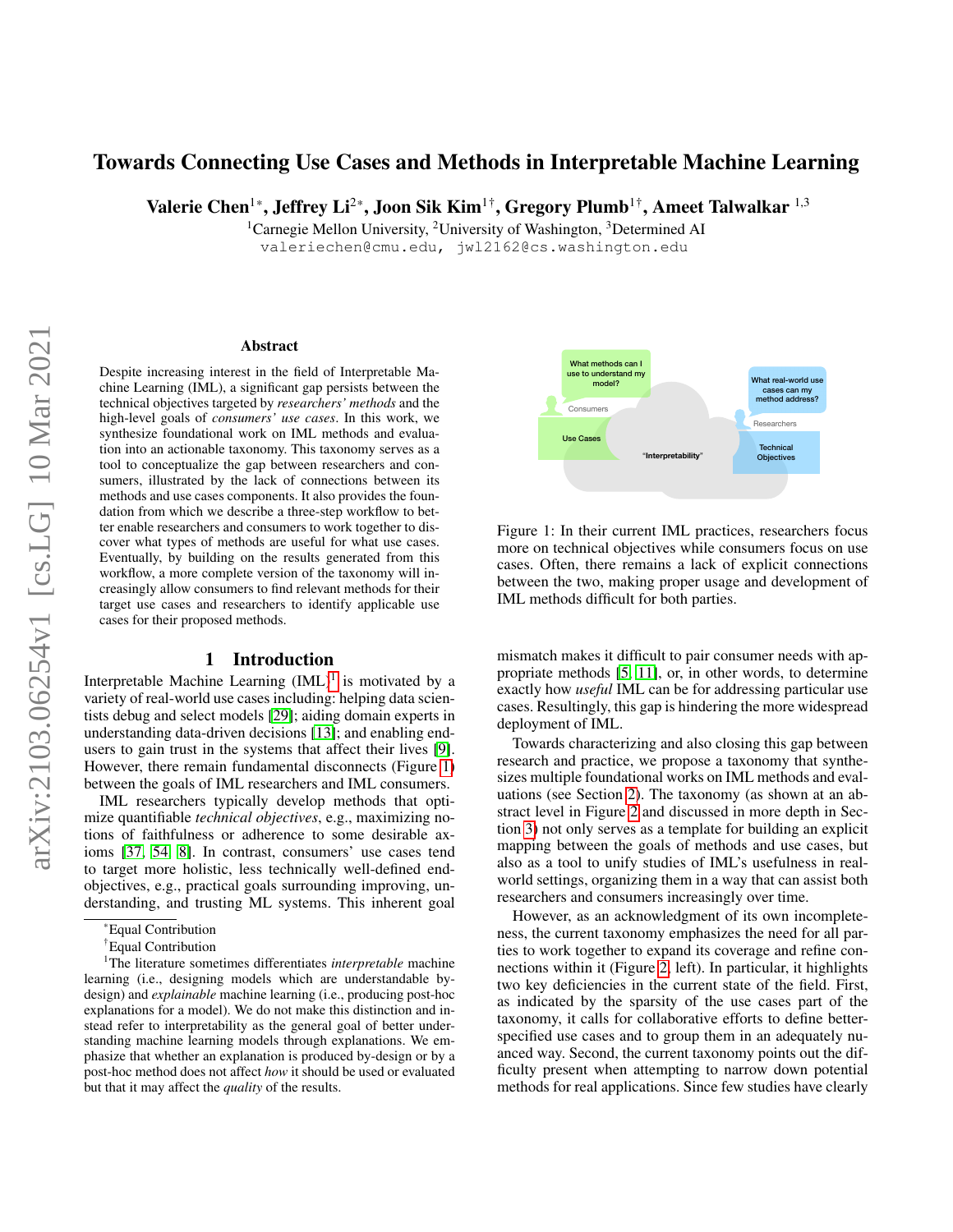<span id="page-1-1"></span>

Figure 2: (Left) In this work, we focus on how researchers and consumers can work together to both establish a better use case organization (denoted by grayed area of "Use Case Goals" part of our taxonomy) and further connections through the current gap between methods and use cases (denoted by the cloud). We discuss the steps  $(1)-(3)$  to do this in Section [4.1-](#page-5-0)Section [4.3.](#page-7-0) (Right) As the two sides of the taxonomy are increasingly connected to one another, both researchers  $(R)$  and consumers  $(C)$  can begin to make use of the taxonomy to find use cases for their methods and methods for their use cases, respectively.

demonstrated what methods are useful for what kinds of use cases, the default assumption is often that all methods are potentially useful candidates for a given use case.

We discuss best practices for conducting future studies in a principled manner to begin addressing both deficiencies. More specifically, doing so requires careful considerations at each of these 3 steps of the IML workflow in the context of our taxonomy (Figure [2,](#page-1-1) left):

- (1) *Problem Definition*, where researchers work with consumers to define a well-specified *target use case*, in what we call the *consumer-researcher handshake*. This involves navigating and extending the use cases portion of the taxonomy.
- (2) *Method Selection*, where researchers and consumers identify potential IML methods for a target use case by navigating the methods part of the taxonomy *and/or* leveraging previously established connections between similar use cases and methods.
- (3) *Method Evaluation*, where researchers work with consumers to test whether selected methods can meet target use cases. These connections (or lack thereof) can be formalized by refining the taxonomy, which will improve method selection (step 2 above) for subsequent use cases.

We believe that the IML community needs to perform such studies to populate the taxonomy for all real-world use cases. An increasingly complete version of the taxonomy would then (a) allow consumers to more directly find methods that have been demonstrated to be good for their use

cases and (b) help researchers to better ground their technical work in real applications (Figure [2,](#page-1-1) right).

Our main contributions are outlined as follows.

- In Section [3,](#page-2-0) we build upon several important works in IML to propose a general-purpose taxonomy for defining and connecting its methods and use cases. This taxonomy presents a snapshot of where the field currently stands as well as the important gaps that remain, namely an inadequate use case organization and lack of explicit methodto-use-case connections.
- In Section [4,](#page-5-1) towards closing these gaps, we define a 3step workflow for how researchers and consumers can produce more principled studies for IML on real use cases. By contextualizing important past and new ideas in terms of our taxonomy, we outline "API-level" desiderata and some best practices for all steps. We note our most novel recommendations are for Step (2), where we outline how our taxonomy can be used to guide method selection and highlight oft- overlooked details regarding (im)proper method setup and usage.
- To clarify and contextualize the proposed workflow, we also present a hypothetical running example focused on the common IML use case of model debugging, i.e., to help ensure that a model is correct, fair, or legal. $\frac{2}{3}$  $\frac{2}{3}$  $\frac{2}{3}$

## 2 Related Work

<span id="page-1-0"></span>Many previous works have laid foundations towards critically analyzing and better organizing the field of IML. We now overview related papers based on their main goals and discuss how our work builds upon their positions and observations. As a whole, we see our work as synthesizing these separate threads to build a unifying taxonomy and to establish a workflow for more-principled future studies.

Disconnects between IML use cases and methods: Several previous works have called into question the current usages of IML methods for real use cases. [\[35\]](#page-10-2) made such a critique at a conceptual level, observing that the stated motivations of IML are both highly variable and potentially discordant with proposed methods. Such gaps have been further crystallized through specific user perspectives [\[26,](#page-9-5) [11,](#page-9-4) [29\]](#page-9-0). These works all conduct interviews with IML consumers in order to describe their current use cases and needs. They emphasize the importance of understanding human perspectives for researchers in the field to make more applicable progress, a principle which is also shared as the main focus of [\[39\]](#page-10-3). More recently, similar gaps between methods and use cases have been identified in a public policy setting [\[5\]](#page-8-0).

A further set of works explores negative consequences that arise from the disconnect between use cases and technical objectives in specific settings. For instance, [\[10\]](#page-9-6) finds that counterfactual explanations are not always useful when presented to end-recipients of ML decisions, pointing out

<span id="page-1-2"></span> $2$ Model debugging is chosen as it is arguably the most common [\[26,](#page-9-5) [11\]](#page-9-4) and most well-grounded set of consumer use cases. Moreover, it is a natural starting point due to the versatile nature of its assumed consumer, data scientists, who have both substantial ML knowledge and domain expertise.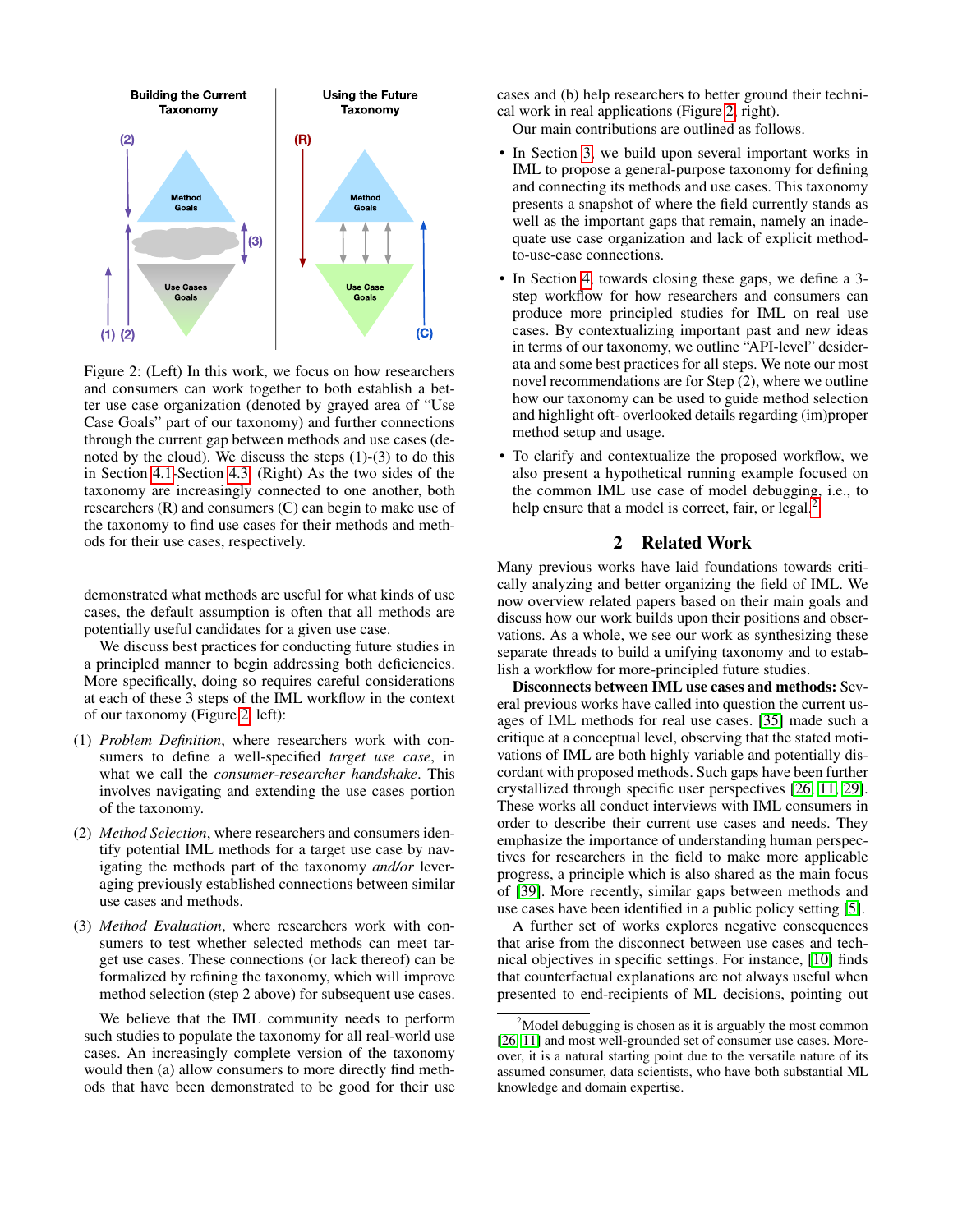that their ability to be successfully acted upon relies on several key hidden assumptions. [\[9\]](#page-9-2) conducts a human study on IML for AI-human teams, demonstrating that the use of popular explanations can actually lead to over-trust in ML decisions and without necessarily improving upon simpler techniques such as displaying model confidence. Finally, [\[29\]](#page-9-0) questions the effectiveness of existing explanation methods for model debugging, finding that several data scientists were not able to accurately describe the intended purposes of the popular explanations used in their experiment, while others simply trusted methods on the basis of their popularity and open-source availability.

Overall, these works provide the core motivation for our paper, which is that IML methods and use cases lack a unifying framework and effective evaluation process. Our proposed taxonomy takes a step towards bridging these gaps.

IML Use Case and Methods are not Monolithic: Towards addressing its own critiques of IML, [\[35\]](#page-10-2) enumerates several desiderata (e.g., trust, causality, transferability) and notions of interpretability present in the IML literature. One central claim of this work is that interpretability is often treated as a monolithic concept, leading to ill-defined research claims. Our position is that this is an issue that still persists in the field. We aim to further alleviate this problem by proposing a taxonomy to both encourage properly defining both use cases and methods and also to connect them to one another.

Numerous papers have surveyed IML to better contextualize the diverse work in the field [\[24,](#page-9-7) [22,](#page-9-8) [40,](#page-10-4) [41,](#page-10-5) [7\]](#page-9-9). One approach that aims to provide a more actionable organization moving forward is [\[53\]](#page-10-6), which introduces a fact sheet for researchers to fill in when developing new methods as a way to systematize comparisons of various explanation methods. In our work, we propose the use of similar categorizations of methods to prescribe best practices for more fundamental aspects of the IML workflow. Specifically, one of our contributions is to clarify how different types of methods can be compared to one another in a consistent manner.

More Principled Evaluations: Cautionary findings [\[1,](#page-8-1) [33,](#page-10-7) [4\]](#page-8-2) about the lack of stability and robustness of explanation methods call into question their usefulness in practical settings, motivating the need for a more solid foundation for evaluating them. Further, [\[58,](#page-11-0) [28\]](#page-9-10) have discussed the importance of separating nuanced dimensions of evaluation which are often conflated, i.e. faithfulness, plausibility / persuasiveness / usefulness, and generalizability.

Finally, [\[19\]](#page-9-11) builds towards more principled matchings between research claims and evaluation strategies. They propose a taxonomy of usefulness evaluations based upon the nature of human-involvement and type of tasks used, creating the categories of application-, human-, and functionallygrounded evaluations. In our work, we discuss best practices for the entire IML workflow, of which evaluations is the last step. Further, we extend their taxonomy to consider separating evaluations of faithfulness to the model and usefulness for the target use case.

## 3 Taxonomy Overview

<span id="page-2-0"></span>IML is far from a monolithic concept, so a key challenge is to identify and reconcile the many possible *method* goals and *use case* goals that one might encounter. We propose a taxonomy of these various goal statements, based on current practices and discourse, that organizes methods at the top-end and use case goals at the bottom-end (Figure [3\)](#page-3-0). In between, we use a "cloud" to illustrate the overall lack of well-studied connections between these two sides.

We now describe both ends in greater depth individually, before discussing how the taxonomy can guide studies establishing connections between them in Section [4.](#page-5-1)

#### <span id="page-2-1"></span>3.1 Method Goals

IML methods come in many forms, each with the goal of providing a specific *insight* into a given model. The top-end of our taxonomy aims to differentiate between these various perspectives based on three factors commonly discussed in existing literature [\[7,](#page-9-9) [24,](#page-9-7) [19\]](#page-9-11).

- 1. *Explanation representation*. Model explanations are typically given in terms of either *feature relationships* between inputs and outputs or *training examples*.
- 2. *Type of feature relationships*. In the context of explanations based on feature relationships, there are three distinct approaches for explaining different aspects of the model's reasoning: *approximation*, *feature attribution*, and *counterfactual*. As a note, due to there being less focus from the IML community on training examples-based explanations, we consider one main grouping along that branch, *sample importance* explanations.
- 3. *Explanation scale*. Explanations vary in terms of the scale of the desired insights, either in terms of how *local* (i.e. for an individual instance) or how *global* (i.e. for a well defined region of the input space) their scope aims to be.

As branches in the method goals part of the taxonomy are followed downwards along these three factors, one encounters progressively more well-specified goal statements, and eventually reaches what we call *technical objectives* (TOs). TOs are classes of goals which are precise enough to be generally linked to a *method cluster* that most directly addresses them. In total, our taxonomy centers around 8 TOs/method clusters which organize a large portion of the goals of existing IML methods. We note a few important nuances regarding our characterization of TOs.

First, although TOs and method cluster are bijective in our proposed taxonomy, it is important to explicitly distinguish these two concepts because of the potential for *cross-cluster adaptation*. This notion arises because, although a method can be assigned to a method cluster by determining which TO it most closely optimizes for, it is frequently possible for that method to, in an ad-hoc fashion, be adapted to address a different TO. In Section [4.2,](#page-6-0) we present specific examples, discussing the assumptions made when performing such adaptations and how they should be carried out.

Second, we emphasize that each TO should be thought of as defining a *class* of related goals. Indeed, for a given TO, we hypothesize some of the key *technical detail(s)* that must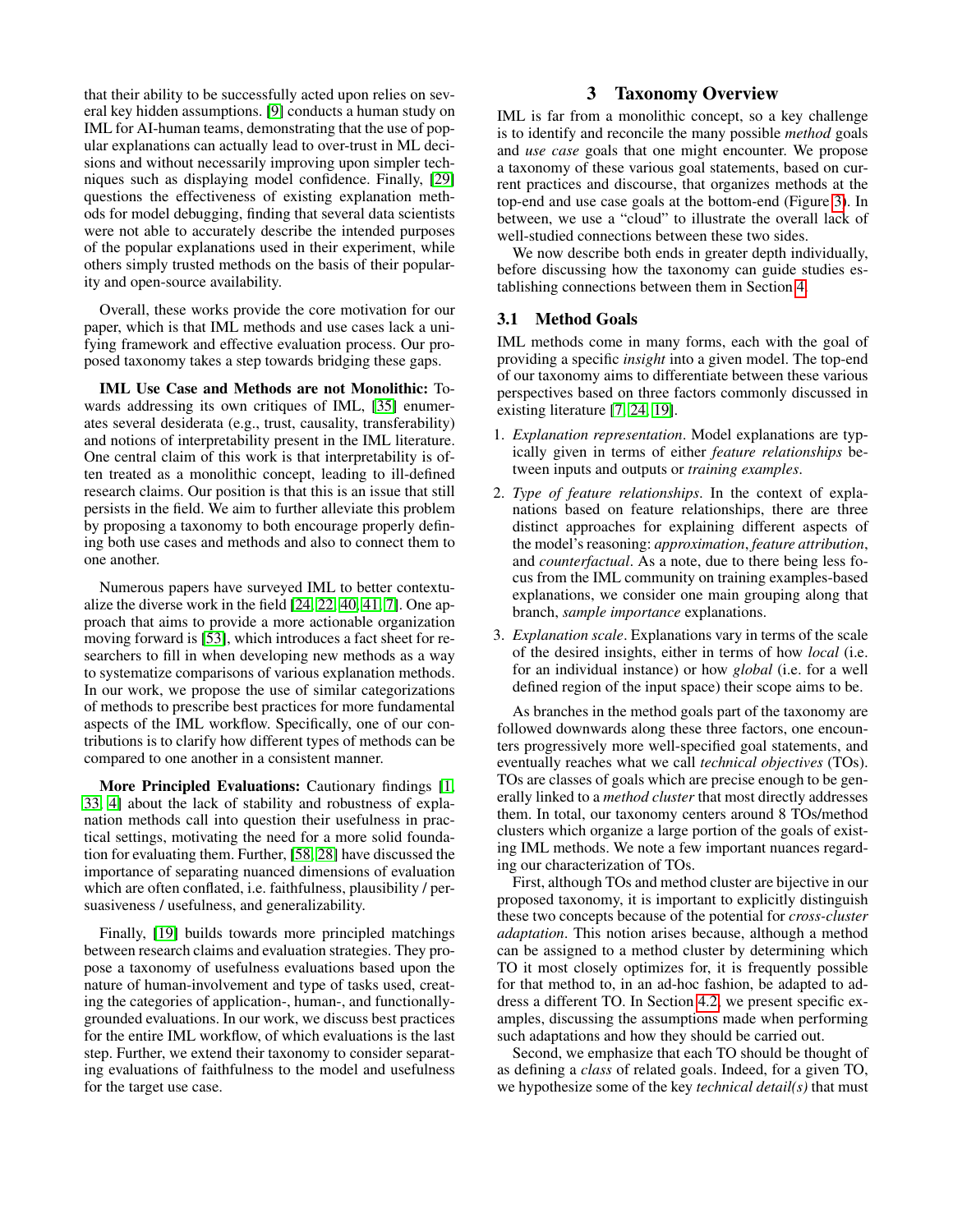<span id="page-3-0"></span>

Figure 3: Our taxonomy consists of a hierarchical organization of both method goals and use case goals, which are connected in the middle via a cloud that signifies the lack of connections between technical objectives (blue) and target use cases (green). The goal is for researchers and consumers to conduct principled studies to both refine the current organization of use cases (i.e. to define well-specified targets) and to establish explicit connections between the two sides. (Note: FA = feature attribution, CF  $=$  counterfactual,  $AP =$  approximation, and  $SI =$  sample importance)

These important technical details, taken together with the **Local SI** TO, allow one to then define individual *proxy metrics* that be considered towards fully parametrizing meaningfully different instantiations of the same broader goal. For example, a fully specified local approximation objective requires the identification of both *what form of simple approximation is desired* and *where the approximation is supposed to hold*. reflect the desired properties of one's explanations. Proxy metrics can then serve as tractable objective functions for individual methods to optimize and also as measures to evaluate how well any method addresses a particular instantiation of the TO (see Section [4.3](#page-7-0) for more details).

corresponding to the various TOs. Due to the overlaps in Method Clusters We next discuss the method clusters content, we organize our discussion by grouping together local and global versions of the same general method type. In each grouping, we first highlight aspects that are common to both local and global clusters before separately detailing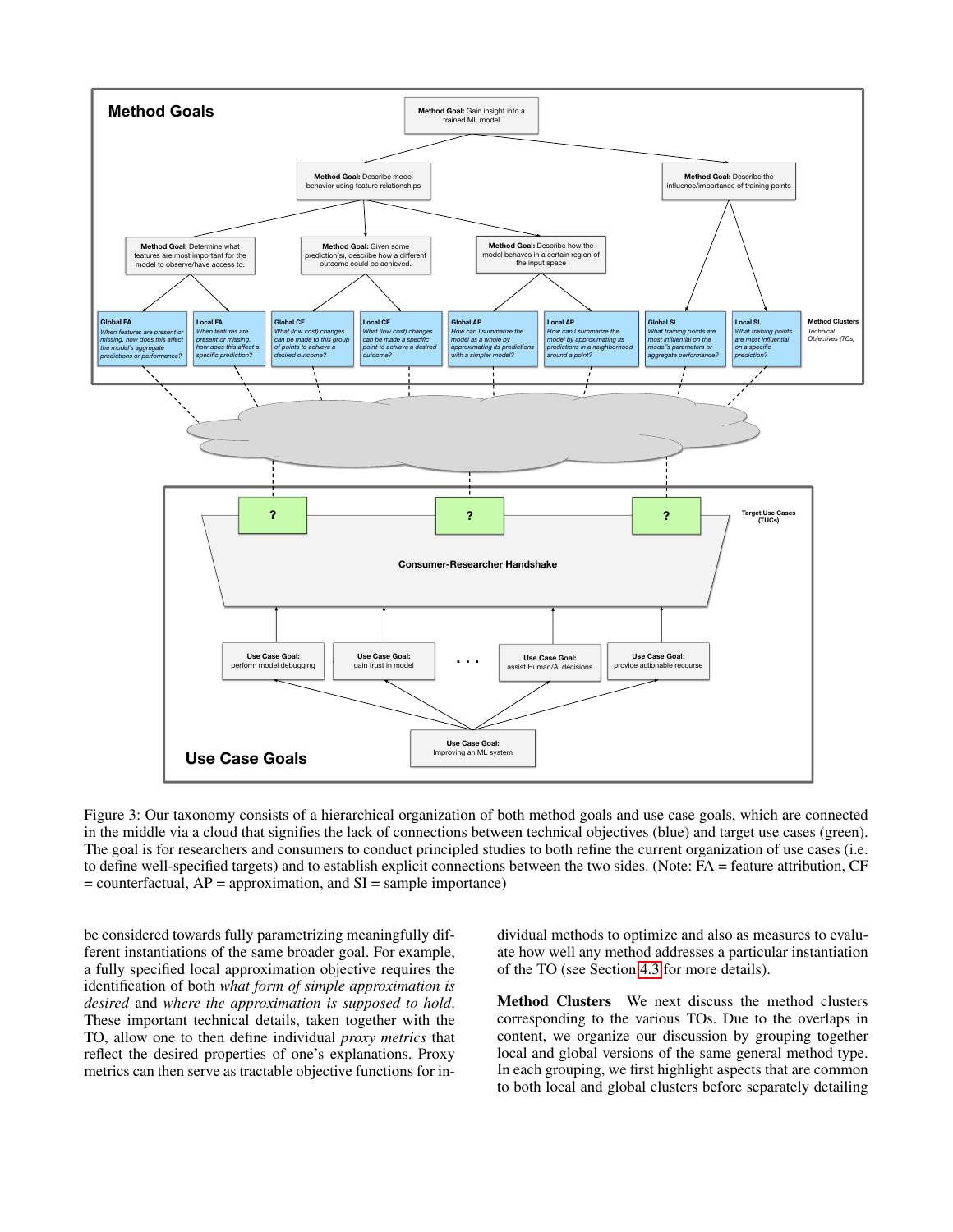specific examples of existing work in each. Additionally, we give examples of the technical detail(s) that are required to specify individual objectives within each TO and examples of associated proxy metrics.

Feature attribution methods address the question of how features present or missing in the input(s) to a model affect the model's prediction(s), that is how "important" each feature is to the model's prediction(s). Often, measures of importance are defined based on how the model's prediction(s) change relative to its prediction for some baseline input. The baseline input is sometimes implicit and is typically domain specific (e.g. all black pixels for grayscale images or the mean input in tabular data). Thus, the technical details here are both the precise *notion of "importance"* as well as the choice of the *baseline input*.

*Local feature attribution* methods like SHAP [\[37\]](#page-10-0) attribute the change in the conditional expectation of the model output conditioned on the features of interest, with respect to an explicit baseline input. Therefore the output explanation differs significantly based on the baseline input chosen. Other methods such as Grad-CAM [\[51\]](#page-10-8) and Integrated Gradients [\[54\]](#page-10-1), treat gradients and their variants as the importance values, and thus are usually restricted to deep neural networks. The latter, like SHAP, also requires carefully choosing an explicit baseline input. Separately, a family of methods, such as L2X [\[16\]](#page-9-12), use mutual information between the features and labels to learn the importance values. Relevant proxy metrics typically measure how much the model prediction changes for different types of perturbations applied to the individual (or the training data) according to the "importance" values as computed by each method [\[8,](#page-9-3) [4,](#page-8-2) [6,](#page-8-3) [27\]](#page-9-13).

*Global feature attribution* methods include traditional feature selection approaches from classical statistics [\[14\]](#page-9-14) or model specific approaches tailored to specific classes such as decision trees and tree ensembles [\[20,](#page-9-15) [12\]](#page-9-16). Because these approaches are either computationally expensive or modelspecific, more recent methods focus on aggregating local feature attributions, such as how [\[57\]](#page-11-1) estimates the Shapleybased metric, SPVIM. Proxy metrics might integrate over the domain at the individual-level to derive a global-level measure.

Counterfactual explanations identify a "low cost" modification that can be applied to data point(s) to get a different prediction. The most common technical detail is the specific measure of *cost* and the most common proxy metric is how often the counterfactual changes the model's prediction(s).

*Local Counterfactual* methods includes POLARIS [\[60\]](#page-11-2), which finds stable counterfactual points (i.e. where the larger region around it also has a different prediction). Meanwhile, FACE [\[46\]](#page-10-9) tries to find a counterfactual that is on the data distribution and is thus realistic to change into, which might be an important requirement for real-world applications (i.e. the feature that represents a person's "income" cannot be easily doubled for a potentially better mortgage rate if that person does not have the capacity to do so). As such, another set of proxy metrics typically tries to capture how real or feasible the proposed changes are with the amount of cost incurred for individual instances, as well as the distribution

of these costs over different sub-groups of the data [\[55,](#page-11-3) [42\]](#page-10-10). Other local counterfactual works include [\[18,](#page-9-17) [23,](#page-9-18) [15\]](#page-9-19).

*Global counterfactual* explanations finds a modification that can be applied to a whole group of points. For example, ELDR [\[45\]](#page-10-11) identifies which features (genes in its original medical use case) differentiate different clusters of data (cell types), and AReS [\[47\]](#page-10-12) aims to do this to detect model bias. One important proxy metric to consider for global methods is coverage [\[45\]](#page-10-11), which measures the degree to which the explanations capture all of the differences between different cluster of points.

Approximation methods aim to use a simple function to approximate the model's behavior as accurately as possible in a region, either locally around a data point or globally around as many points as possible or across a specific region of the input space. These methods require the technical detail of both what that *region* is and what the simple function's *model family* is.

*Local approximation* methods are most well known by its canonical method, LIME [\[48\]](#page-10-13), which weights data points drawn uniformly from an interpretable feature representation using their similarity to the point being explained. Other methods such as MAPLE [\[44\]](#page-10-14) leverage the structure of the underlying data distribution to generate local approximations. One canonical proxy metric is local fidelity [\[44,](#page-10-14) [34\]](#page-10-15), which measures how well the approximation method predicts within a certain neighborhood of data points.

*Global approximation* methods include distillation [\[21\]](#page-9-20), which leverage the more intuitive representation of models such as shallow decision trees to approximate a more complex model's decision process. Another method, Generalized additive model (GAM), and its variant (GA2M) [\[36\]](#page-10-16) benefit from being able to represent a prediction in terms of univariate features and pairwise interactions. Finally, a third model type includes falling rule lists [\[56\]](#page-11-4), decision sets [\[32\]](#page-10-17), and anchors [\[49\]](#page-10-18), which create lists of if-then rules on the features that best replicate the model's decision process. A canonical proxy metric is coverage [\[49\]](#page-10-18), which in this context measures how many data points are covered by the explanation.

Sample importance methods aim to understand how either model's prediction on an individual point or the model as a whole is impacted by changes in the training data. Technical details differ from method to method, so currently it is difficult to identify a uniform axis of variation. These methods can be evaluated with proxy metrics that represent the usefulness of the provided explanations, through simulated experiments of finding corrupted data points [\[59\]](#page-11-5), detecting points responsible data distribution shifts [\[31\]](#page-10-19), and recovering high accuracy with the samples considered important [\[30\]](#page-10-20).

*Local sample importance* methods include influence functions [\[17,](#page-9-21) [31\]](#page-10-19), which compute the effect of removing or perturbing a training point on the resulting model's loss for a particular test point. Meanwhile, representer point selection [\[59\]](#page-11-5) decomposes the model prediction value on the test point in terms of the neural network activations of each training sample, computing a similar notion of influence but in a different manner. Such methods have been shown to be effec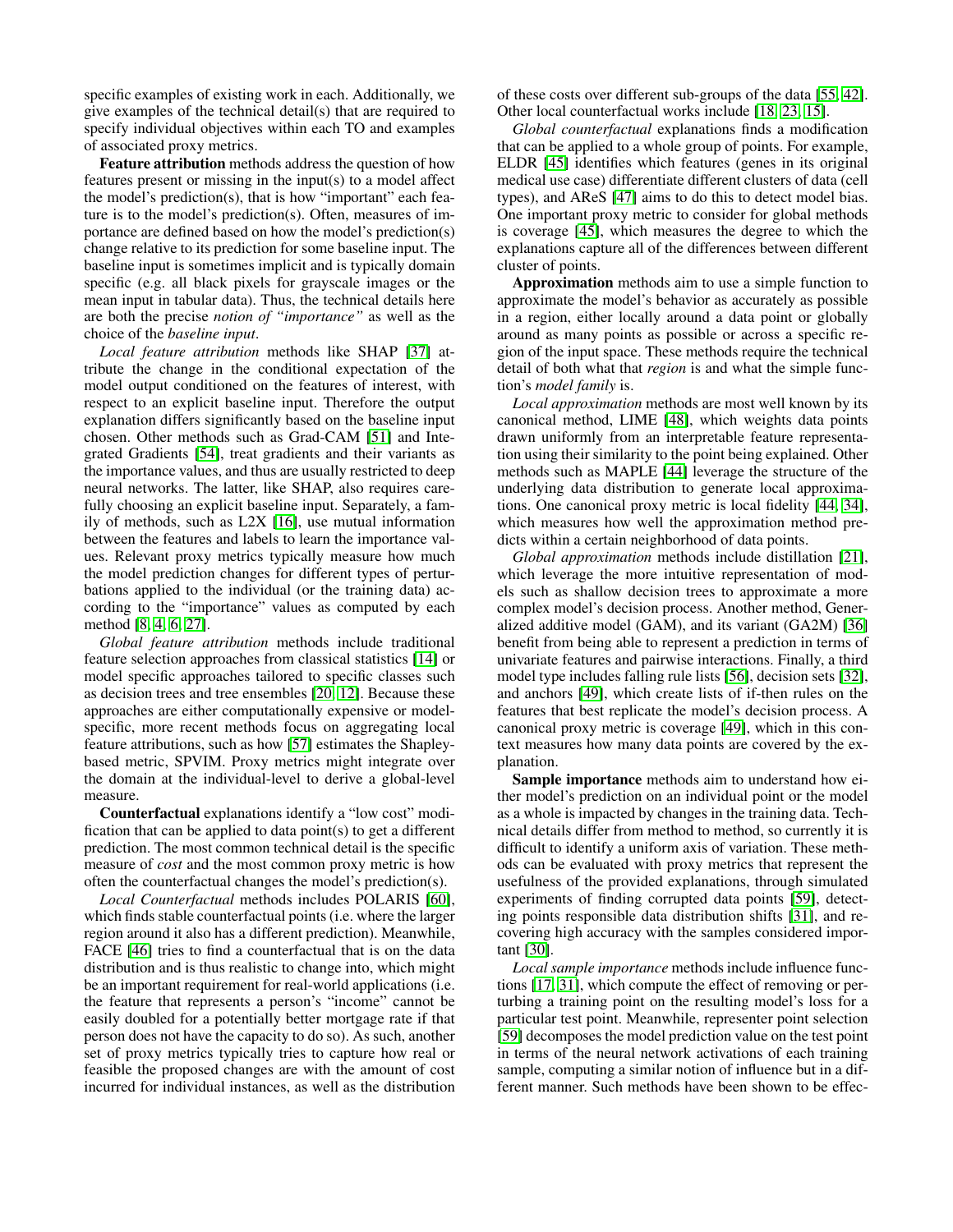tive for dataset debugging [\[59\]](#page-11-5) and detecting vulnerable examples for dataset poisoning [\[31\]](#page-10-19).

*Global sample importance* methods, on the other hand, compute the effect of removing or perturbing a training point on the model's learned parameters and does not require the specification of a test point. Influence functions [\[31\]](#page-10-19) do this by approximating Hessian of the loss for the training point, while representer point selection [\[59\]](#page-11-5) explicitly decomposes the weights as the linear combination of the training point activations.

How do by-design methods fit in? While they do not have a corresponding method cluster in our taxonomy, it is important to discuss another family of explanation methods called "interpretable by-design" methods [\[50\]](#page-10-21). Although there have been multiple "interpretable by-design" models proposed [\[2,](#page-8-4) [36,](#page-10-16) [25,](#page-9-22) [3,](#page-8-5) [38\]](#page-10-22), the differentiating property of these models is that the  $TO(s)$  of these approaches is intrinsically tied to the model family itself, hence the models are interpretable by design. In contrast, the post-hoc methods we reference above are aimed at explaining models that were designed agnostic of any particular TO relating to interpretability. That said, by-design methods also fit into our framework and should be viewed as a different way to answer the same TOs in our taxonomy. When by-design methods are proposed or used, they should clearly specify which TO(s) they are intending to address.

For instance, decision trees are commonly deemed interpretable by-design, but we can use our taxonomy to clarify in what sense they are interpretable. Indeed, shallow decision trees might be well-suited for addressing TOs related to global feature attribution or global approximation goals, as both give insights on impactful features and coarse simulatability. However, a decision tree would not lend itself easily to other types of insights, such as providing a simple and accurate local approximation. With smaller decision trees, the step-wise nature of the function makes it difficult to make local approximations for points near the discontinuities.

#### <span id="page-5-2"></span>3.2 Use Case Goals

While IML literature has previously proposed multiple taxonomies for methods, fewer attempts have been made to more thoroughly explore a concrete organization of use cases. Currently, much of the discourse surrounds differentiating fairly broad goals, such as: model debugging, gaining trust of various stakeholders, providing actionable recourse, and assisting human/AI decision making [\[5,](#page-8-0) [35\]](#page-10-2) (Figure [3\)](#page-3-0).

While this represents a good start, it is of limited utility to treat each of these categories as monolithic problems for IML to solve. For one, these problems are complex and should not be assumed to be completely solvable by IML itself. Rather, IML is but one potential set of tools that must be demonstrated to be useful. Secondly, each broad goal really includes multiple separate technical problems, crossed with many possible practical settings and constraints. It is likely that a given IML method will not be equally useful across the board for all of these sub-problems and domains.

Thus, claims of practical usefulness should ideally be specified down to the level of an adequately defined *target*

*use case* (TUC). TUCs, like TOs on the methods side, correspond to learning a specific relevant characteristic about the underlying model (e.g. a certain property or notion of model behavior). However, unlike a TO, they represent real-world problems that while evaluable, often might not be amenable to direct optimization. For example, one can set up real or simulated evaluations (see Section [4.3\)](#page-7-0) to determine whether an explanation method is useful for identifying a particular kind of bug in the model (e.g. spurious positive correlations), but it is not so obvious how to optimize an explanation method that will succeed on those real or simulated evaluations. In the next section, we provide further discussion of both what a TUC should be (via a running example) and how potential connections to methods can be made.

#### 4 Building Taxonomy

<span id="page-5-1"></span>We now discuss how consumer-researcher teams can build off of and fill in the gaps of the current taxonomy. Specifically, we define an ideal workflow for them to conduct future studies, describing how the taxonomy can guide best practices for each of the three key steps: (1) Problem Definition, (2) Method Selection, and (3) Method Evaluation. This workflow applies to both teams who wish to study existing IML methods and those who are proposing new ones.

To help contextualize this discussion, we also describe a hypothetical running example focused on the application of IML towards model debugging. For this broad use case, the consumer is assumed to be a data scientist with ML knowledge. This assumption reduces the communication gap between herself and the IML researcher, allowing for the usage of many kinds of explanation methods while minimizing the role of external factors that are usually murkier to define (e.g., who is using the explanation, how it is presented to them, what they are told to do with it, and their presumed level of domain or ML expertise).

#### <span id="page-5-0"></span>4.1 Step 1: Problem Definition

As motivated by Section [3.2,](#page-5-2) we argue that an important first step for any principled study is to define a well-specified TUC. We call this the *consumer-researcher handshake* (Figure [3\)](#page-3-0), where researchers work with consumers to progressively refine the latter's real-world problems into relevant TUCs. In this process, some helpful pieces of information that should be discussed include: the data available, the ML pipeline used, the domain knowledge required to perform evaluations, etc. Ultimately, a more flushed out taxonomy will help researchers to have more concrete use cases at hand to motivate their method development and consumers to have more realistic guidance on what IML can and cannot do for them.

*Running Example: Consider a data scientist whose holistic use case for IML is to perform model debugging for an image-based object detection model. The team needs to identify a TUC that is more nuanced than "perform model debugging" by identifying exactly what the notion of "bug" is that the IML method should detect. As shown in a hypothetical version of the use cases part of the taxonomy (Figure [4\)](#page-6-1), the umbrella of model debugging includes sub-problems*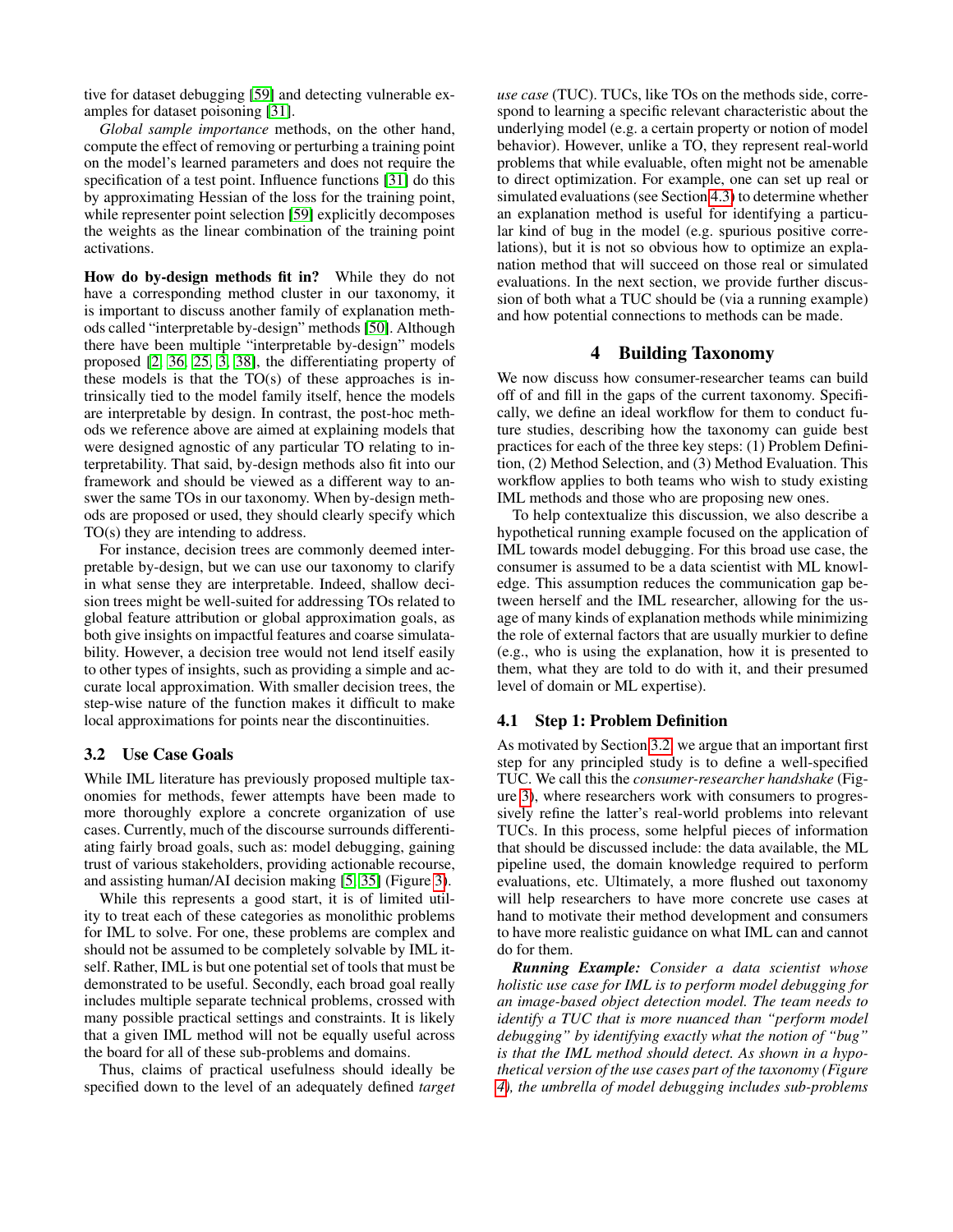<span id="page-6-1"></span>

Figure 4: A hypothetical version of the use cases part of our taxonomy as produced by the consumer-researcher handshake in our running example. The identified TUC is highlighted by the box with the thicker border.

*such as detecting spurious correlations and identifying bad edge case behavior. Through the consumer-researcher handshake, it arises that the data scientist is concerned the model might not be making correct decisions based on the actual target objects, but rather relying on correlated objects which also happen to be present. For example, the model might be using the presence of a person as an indicator that there is a tennis racket in the image, instead of the racket itself.*

*This information allows the team to navigate the portion of the taxonomy in Figure [4.](#page-6-1) Here, by considering the data scientist's concern, they first narrow the goal from model debugging to detecting spurious correlations. Then, by also taking into account the specific setting (i.e. the presence of the tennis racket at the same time as the tennis player), they are able to arrive at a further specified use case of detecting spurious correlations between two positively correlated objects. In this case, the team takes care to differentiate this from the analogous problem of detecting reliance on negatively correlated objects, reasoning that the latter is fundamentally different (i.e., it is harder to tell that the output depends on an object or not if the co-occurrences are rare in the first place).*

#### <span id="page-6-0"></span>4.2 Step 2: Method Selection

After a TUC has been properly defined, the next step is to consider which explanation methods might be appropriate.[3](#page-6-2) There are two ways the taxonomy can be used to select methods.[4](#page-6-3) First, researchers and consumers can, as a default, traverse the methods part of the taxonomy to hypothesize the TOs (and thus the associated method clusters) that might best align with the TUC. Doing so should rely on

the researcher's best judgment in applying prior knowledge and intuition about various method types to try to narrow down the set of potential TOs. Second, the team can also navigate starting from the use cases portion, leveraging and expanding on connections established by previous studies. Naturally, if some methods have already been shown to work well on a TUC, then those (or similar) methods provide immediate baselines when studying the same (or similar) use cases.

In either case, an important –yet subtle– choice must then be made for each method: exactly how its resulting explanations should be interpreted, i.e. which TO is being addressed. As discussed in Section [3.1,](#page-2-1) a method belonging to a specific cluster may most naturally address the associated TO, but it is also possible, and indeed commonplace, to attempt *crosscluster adaptation* for addressing other TOs. Unfortunately, while such adaptations are perhaps useful at times, they often are currently performed in an ad hoc fashion. Specifically, the differences between the technical details of each TO are often overlooked in the adaptation process, which we illustrate next via two examples.

First, one might try to use feature importance weights, via SHAP [\[37\]](#page-10-0), as linear coefficients in a local approximation. Such an adaptation assumes that the notion of local "importance" also can reflect linear interactions with features on the desired approximation region. However, this is not necessarily guaranteed by a method like SHAP, which instead enforces a different set of game-theoretic desiderata on the importance values and may be set up to consider a quite disparate set of perturbations compared to the target approximation region.

Conversely, one can think of saliency maps via vanilla gradients [\[52\]](#page-10-23) as an adaptation in the opposite direction. These saliency maps, a local approximation where the effective neighborhood region is extremely small, are more popularly used to address local feature attribution objectives such as to identify which parts of the image are affecting the prediction the most. However, this adaptation carries an underlying assumption that the pixels with the largest gradients are also the most "important". This approximation may not be accurate because the local shape measured by the gradient is not necessarily indicative of the model's behavior near a baseline input that is farther away.

While these are two specific examples, Table [1](#page-7-1) provides a more general overview of necessary considerations for making cross-cluster adaptations, focusing on the side of the taxonomy containing local feature-based objectives due to their more common study and usage. In addition to the adaptations in the table, it is possible to perform more general adaptations (a) from local explanations to a global explanations by strategically aggregating the local ones or (b) from sample-based explanations to feature-based explanations by utilizing the features of the relevant sample. One can see that it is not always obvious how to fully carry out an adaptation that guarantees validity on an instantiation of a new TO.

*Running example: In this scenario, suppose that there have not been previously established results for detecting positive spurious correlations. The team follows the methods part of the taxonomy to generate hypotheses for which types*

<span id="page-6-2"></span><sup>&</sup>lt;sup>3</sup>Before considering potentially more complicated explanation methods, the team should ideally also demonstrate that their TUC presents challenges to more "trivial" or conventional diagnostics. For example, [\[9\]](#page-9-2) found model confidence to be a competitive baseline against dedicated interpretability approaches for AI-human decision making teams.

<span id="page-6-3"></span><sup>&</sup>lt;sup>4</sup>If a method is being proposed, the method should be mapped to the appropriate cluster and the same selection process should follow for identifying relevant baselines.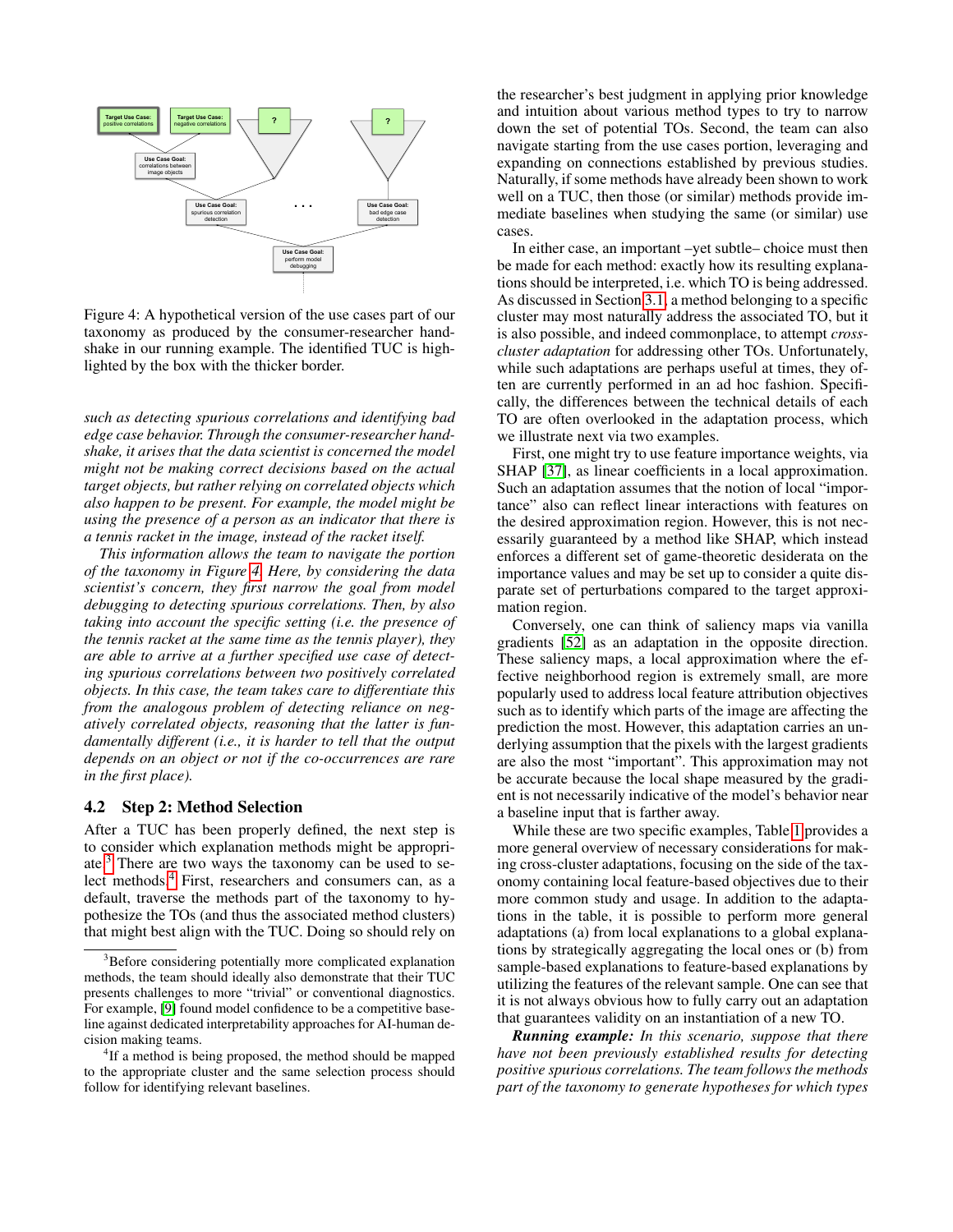<span id="page-7-1"></span>Table 1: We discuss the considerations and limitations in cross-cluster adaptations of one method cluster to answer a TO of another cluster, specifically for local explanations that are feature attributions (FA), counterfactuals (CF), and approximations (AP).

| $FA \rightarrow AP$ | It is unclear how one should map FA scores<br>to the "parameters" in an approximation.<br>For instance, one might attempt to use<br>importance scores as linear coefficients,<br>but this will not work in general when<br>they were not meant for this purpose.                                                                  |
|---------------------|-----------------------------------------------------------------------------------------------------------------------------------------------------------------------------------------------------------------------------------------------------------------------------------------------------------------------------------|
| $FA \rightarrow CF$ | One could possibly adapt FA methods to<br>do CFs, for example, by changing the most<br>important features to their baseline input.<br>However, it is likely that the resulting point<br>is not very close to the original or not very<br>realistic and, as a result, may do poorly on<br>the "low cost" part of the CF objective. |
| $AP \rightarrow CF$ | One could adapt APs by computing a CF<br>on the surrogate model, which might<br>be easier than on the complex full model.<br>However, there is no guarantee these CFs<br>hold exactly on the original model given<br>the surrogate model is an approximation.                                                                     |
| $AP \rightarrow FA$ | One could adapt APs to derive FA scores<br>by simply using weights derived from a<br>surrogate model, say the coefficients of a<br>linear approximation. Its success would<br>depend on how close the intended baseline<br>input of the FA is to the neighborhood<br>region used by the approximation.                            |
| $CF \rightarrow FA$ | One could use the CF perturbation in<br>feature space and derive FA scores by<br>saying the features that are changed are the<br>most important. However, this also depends<br>on matching the intended baseline input(s)<br>and the point(s) one generates the CF for.                                                           |
| $CF \rightarrow AP$ | A single CF for a single original point<br>is likely insufficient to approximate the<br>function for non-trivial data dimensions.<br>However, it may be possible for one to use<br>a diverse set of CFs for the same point.                                                                                                       |

*of local explanations best suits their needs for understanding individual images. They decide against approximation based objectives, because as the inputs vary in pixel space, simple approximations are unlikely to hold or be semantically meaningful across continuous local neighborhoods. They choose feature attribution because they hypothesize that visualizing the features that the model deems most important would be useful for detecting these types of spurious correlations.*

*The team proposes a method in the local counterfactual method cluster that identifies the super-pixels that must change in order to flip the prediction from "tennis racket" to "no tennis racket". By "visualizing" the counterfactual explanation like a saliency map, the team performs a cross-*

*cluster adaptation to interpret the counterfactual as a feature attribution explanation. By following the*  $CF \rightarrow FA$  *in Table [1,](#page-7-1) they are assuming that the most changed features are also the most important to detecting the tennis racket. They reason that a feature attribution explanation would be a more intuitive format for the data scientist for this TUC. In terms of comparison, a feature attribution method that the team selects for comparison is Grad-CAM [\[51\]](#page-10-8), which also produces a saliency map.*

### <span id="page-7-0"></span>4.3 Step 3: Method Evaluation

Once appropriate method(s) have been chosen, the last step is to evaluate them. Evaluation is the crucial step of testing whether proposed methods can actually help address the specified TUC. However, evaluations are often carried out in manners incongruent with the properties they claim to test. One canonical mistake is that the evaluation of an explanation's*faithfulness*(i.e. ability to meet a specified TO) is often problematically conflated with the evaluation of its *usefulness* (i.e., applicability for addressing practical TUCs).

Our taxonomy addresses this mistake by mapping these evaluations to its different components: faithfulness corresponds to meeting objectives of a specific TO in the methods part and usefulness corresponds to meeting the TUC in the use case part. Next, we discuss how to perform both types of evaluation in more detail.

Faithfulness Evaluations are performed with respect to a proxy metric specified using the relevant technical details from the target TO class. For example, if the goal was to show the usefulness of an approximation-based explanation adapted as a counterfactual, the faithfulness evaluation should be with respect to a counterfactual proxy metric. Referring to the terminology from [\[19\]](#page-9-11), these types of evaluations are called *functionally-grounded*, that is involving automated proxy tasks and no humans. While such evaluations are easiest to carry out, they come with key limitations.

In general, one should expect that a method would perform well at least on a proxy for its selected TO and, naturally, those methods which do not directly target this specific proxy will likely not perform as well. That being said, an explanation can be faultily compared as a result of unfair or biased settings of technical details. As an example, although GAMs [\[25\]](#page-9-22) and linear models both provide local approximations, comparing these methods only in the context of fidelity ignores the fact that GAMs potentially generate more "complicated" explanations.

Further, while faithfulness evaluations can act as a firststep sanity check before running more costly usefulness evaluations, showing that a method is faithful to the model alone is not conclusive of the method's *real-world* usefulness until a direct link is established between the corresponding proxy and TUC. Once these links are ideally established, these proxies can then be used more confidently to help rule out bad set-ups before performing expensive usefulness evaluations.

Usefulness evaluations are, in contrast to faithfulness, more grounded in terms of real-world considerations and measuring success on the specified TUC is likely to rely on human domain knowledge of the task. Referring to the ter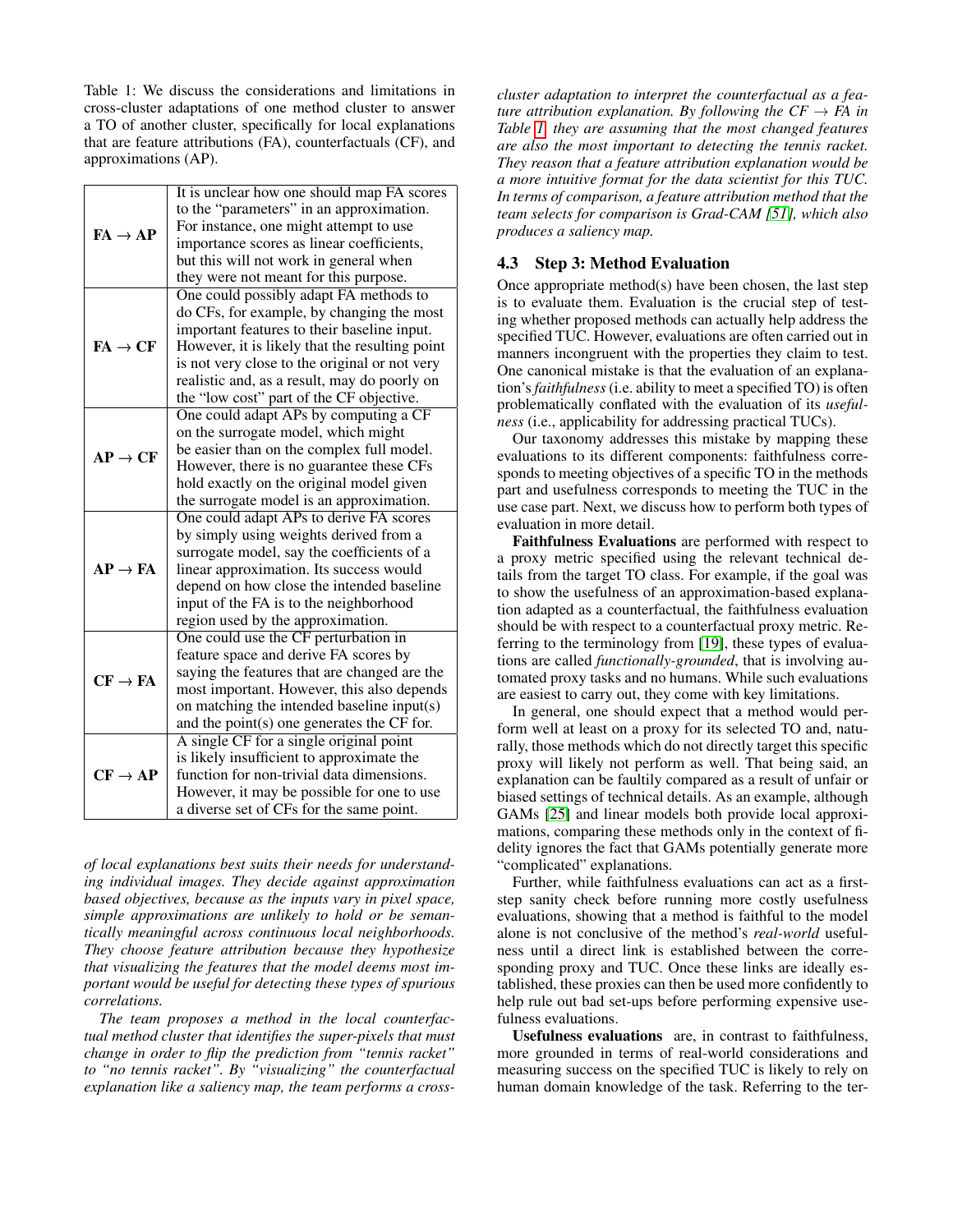minology from [\[19\]](#page-9-11), users' perspectives can be incorporated through studies on real humans performing simplified or actual tasks (i.e. *human-grounded* or *application-grounded* evaluations respectively).

In addition to these approaches, we suggest another layer of usefulness evaluations, called *simulation evaluation*, which is an algorithmic evaluation of a simulated version of the real task defined by the domain expert. Here, the domain expert should distill what success and failure look like in the real task into a measurable quantity in the simulation (as done in [\[31,](#page-10-19) [43\]](#page-10-24)). This type of evaluation can still be considered a usefulness evaluation because it is based on the real task. However, it is also easier and potentially more reliable to run than user studies, because the users and their decisions regarding how to use an explanation are simulated algorithmically. Overall, success on these various levels of evaluations provides evidence for establishing a connection between the method in question and the TUC.

*Running example: The team first performs respective local feature attribution faithfulness evaluations for both methods using the notions of importance that each defines. For example, for the proposed method, the team ensures that each generated explanation faithfully carries out its intended TO of identifying the effect of the presence or missingness of a super-pixel. However, good performance on any proxy metric does not conclusively imply good performance on the actual TUC, so they turn to usefulness evaluation.*

*The first type of usefulness evaluation that the team conducts is a simulation evaluation, where a set of datasets is created that contains either an (artificially induced) positive correlation between a pair of objects or no such correlations. By carefully controlling the training and validation distributions, they can automatically verify whether or not a model has learned the problematic behavior she wants to detect. Then, they can define a scoring function for the explanations (i.e., how much attention they pay to the spurious object) and measure how well that score correlates with the ground truth for each candidate explanation.*

*Second, the team runs a human study with multiple models where they know the ground truth of which ones use spurious correlations. They score data scientists based on whether they are able to use each explanation generated by the counterfactual versus Grad-CAM to correctly identify models which use spurious correlations. If the methods are successful on the human studies, the team has demonstrated the connection between them and the TUC of detecting positively correlated objects. The team then checks to see if the proxy metrics considered earlier were actually correlated to success on the TUC, looking for evidence whether this proxy metric can be used again in future studies.*

### 5 Conclusion

We presented a taxonomy as a way to clarify and begin bridging the gap between use cases and methods of IML. Further, we discussed best practices for how the taxonomy can be used and refined over time by researchers and consumers to better establish what methods are useful for what use cases. In illustrating this ideal workflow, we focused on a running example centered around model debugging, where the intended IML consumer is a data scientist or machine learning engineer. It would be a valuable direction moving forward to consider a broader set of variables – such as other consumers of IML, particularly those with less assumed ML knowledge – that may potentially call for new perspectives and conceptual developments.

As the taxonomy is flushed out via more studies by consumer-researcher teams, our vision is that it will be increasingly useful for both parties individually (Figure [2,](#page-1-1) right). On one hand, researchers can better ground and test their methods by using established connections to identify relevant TUCs and baselines for evaluation. On the other hand, consumers can better identify methods for their realworld applications, starting by leveraging a more complete version of the use cases part of the taxonomy. We hope that our discussions promote better practices in discovering, testing, and applying new and existing IML methods moving forward.

### 6 Acknowledgements

We would like to thank David Alvarez-Melis, Maruan Al-Shedivat, Kasun Amarasinghe, Wenbo Cui, Lisa Dunlap, Boyang Fu, Rayid Ghani, Hoda Heidari, Oscar Li, Zack Lipton, Adam Perer, Marco Ribiero, Kit Rodolfa, Sriram Sankararaman, Mukund Sundararajan, and Chih-Kuan Yeh for their valuable feedback. This work was supported in part by DARPA FA875017C0141, the National Science Foundation grants IIS1705121, IIS1838017 and IIS2046613, an Amazon Web Services Award, a Carnegie Bosch Institute Research Award, a Facebook Faculty Research Award, funding from Booz Allen Hamilton, and a Block Center Grant. Any opinions, findings and conclusions or recommendations expressed in this material are those of the author(s) and do not necessarily reflect the views of DARPA, the National Science Foundation, or any other funding agency.

#### References

- <span id="page-8-1"></span>[1] Adebayo, J.; Gilmer, J.; Muelly, M.; Goodfellow, I.; Hardt, M.; and Kim, B. 2018. Sanity checks for saliency maps. In *Advances in Neural Information Processing Systems*, 9505–9515.
- <span id="page-8-4"></span>[2] Agarwal, R.; Frosst, N.; Zhang, X.; Caruana, R.; and Hinton, G. E. 2020. Neural additive models: Interpretable machine learning with neural nets. *arXiv:2004.13912* .
- <span id="page-8-5"></span>[3] Al-Shedivat, M.; Dubey, A.; and Xing, E. 2020. Contextual explanation networks. *Journal of Machine Learning Research* 21(194): 1–44.
- <span id="page-8-2"></span>[4] Alvarez-Melis, D.; and Jaakkola, T. S. 2018. On the robustness of interpretability methods. *arXiv preprint arXiv:1806.08049* .
- <span id="page-8-0"></span>[5] Amarasinghe, K.; Rodolfa, K.; Lamba, H.; and Ghani, R. 2020. Explainable Machine Learning for Public Policy: Use Cases, Gaps, and Research Directions. *arXiv preprint arXiv:2010.14374* .
- <span id="page-8-3"></span>[6] Ancona, M.; Ceolini, E.; Öztireli, C.; and Gross, M. 2018. Towards better understanding of gradient-based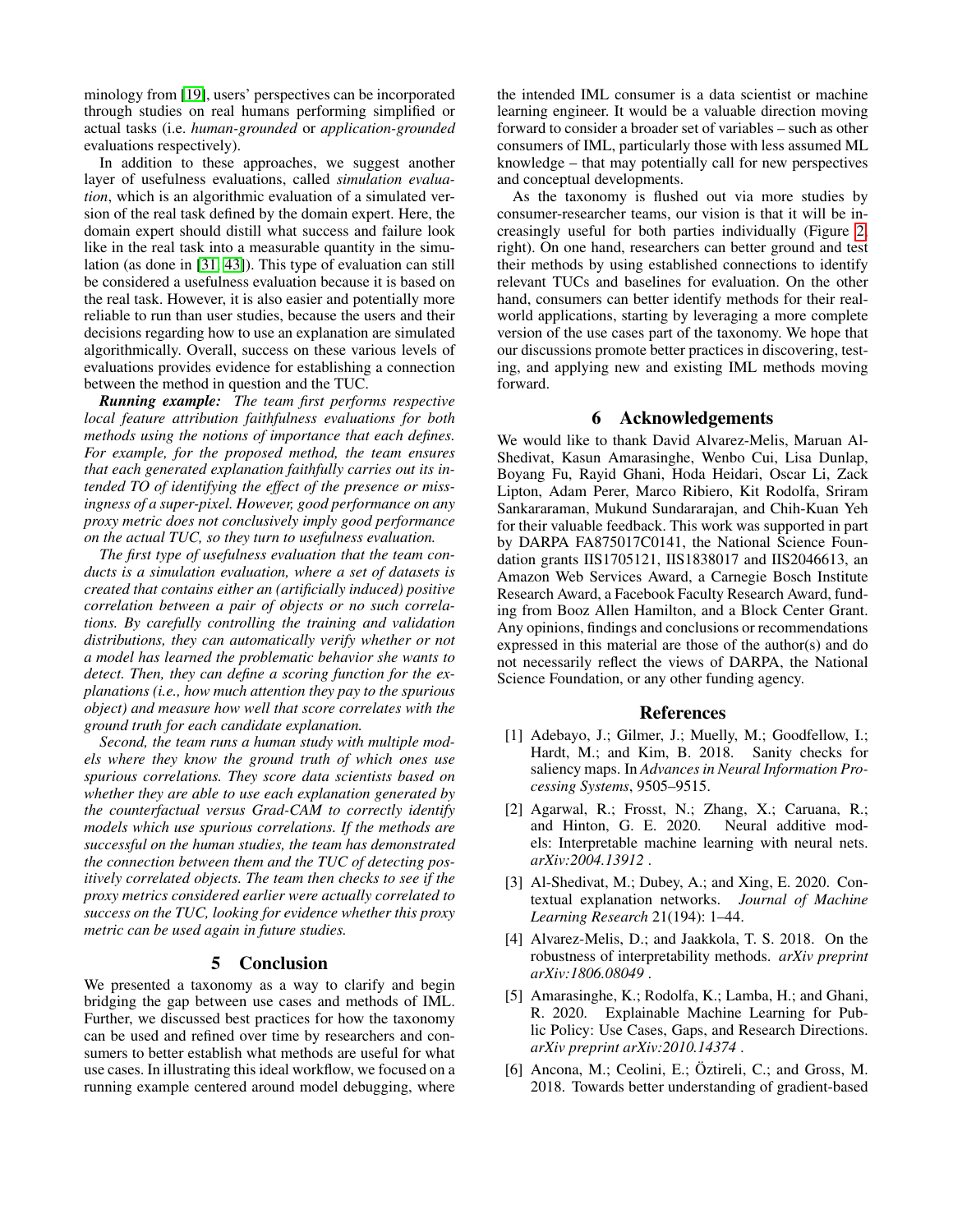attribution methods for Deep Neural Networks. In *International Conference on Learning Representations*.

- <span id="page-9-9"></span>[7] Arya, V.; Bellamy, R. K.; Chen, P.-Y.; Dhurandhar, A.; Hind, M.; Hoffman, S. C.; Houde, S.; Liao, Q. V.; Luss, R.; Mojsilović, A.; et al. 2019. One explanation does not fit all: A toolkit and taxonomy of ai explainability techniques. *arXiv preprint arXiv:1909.03012* .
- <span id="page-9-3"></span>[8] Bach, S.; Binder, A.; Montavon, G.; Klauschen, F.; Müller, K.-R.; and Samek, W. 2015. On pixelwise explanations for non-linear classifier decisions by layer-wise relevance propagation. *PloS one* 10(7): e0130140.
- <span id="page-9-2"></span>[9] Bansal, G.; Wu, T.; Zhu, J.; Fok, R.; Nushi, B.; Kamar, E.; Ribeiro, M. T.; and Weld, D. S. 2020. Does the Whole Exceed its Parts? The Effect of AI Explanations on Complementary Team Performance. *arXiv preprint arXiv:2006.14779* .
- <span id="page-9-6"></span>[10] Barocas, S.; Selbst, A. D.; and Raghavan, M. 2020. The hidden assumptions behind counterfactual explanations and principal reasons. In *Proceedings of the 2020 Conference on Fairness, Accountability, and Transparency*, 80–89.
- <span id="page-9-4"></span>[11] Bhatt, U.; Xiang, A.; Sharma, S.; Weller, A.; Taly, A.; Jia, Y.; Ghosh, J.; Puri, R.; Moura, J. M. F.; and Eckersley, P. 2020. Explainable Machine Learning in Deployment. In *Proceedings of the 2020 Conference on Fairness, Accountability, and Transparency*, FAT\* '20, 648–657. New York, NY, USA: Association for Computing Machinery. ISBN 9781450369367. doi:10.1145/3351095.3375624. URL [https://doi.org/](https://doi.org/10.1145/3351095.3375624) [10.1145/3351095.3375624.](https://doi.org/10.1145/3351095.3375624)
- <span id="page-9-16"></span>[12] Breiman, L. 2001. Random forests. *Machine learning*  $45(1)$ : 5–32.
- <span id="page-9-1"></span>[13] Caruana, R.; Lou, Y.; Gehrke, J.; Koch, P.; Sturm, M.; and Elhadad, N. 2015. Intelligible models for healthcare: Predicting pneumonia risk and hospital 30-day readmission. In *Proceedings of the 21th ACM SIGKDD international conference on knowledge discovery and data mining*, 1721–1730.
- <span id="page-9-14"></span>[14] Chandrashekar, G.; and Sahin, F. 2014. A survey on feature selection methods. *Computers & Electrical Engineering* 40(1): 16–28.
- <span id="page-9-19"></span>[15] Chang, C.-H.; Creager, E.; Goldenberg, A.; and Duvenaud, D. 2019. Explaining Image Classifiers by Counterfactual Generation. In *International Conference on Learning Representations*. URL [https://openreview.](https://openreview.net/forum?id=B1MXz20cYQ) [net/forum?id=B1MXz20cYQ.](https://openreview.net/forum?id=B1MXz20cYQ)
- <span id="page-9-12"></span>[16] Chen, J.; Song, L.; Wainwright, M.; and Jordan, M. 2018. Learning to Explain: An Information-Theoretic Perspective on Model Interpretation. In *International Conference on Machine Learning*, 883–892.
- <span id="page-9-21"></span>[17] Cook, R. D. 1977. Detection of influential observation in linear regression. *Technometrics* 19(1): 15–18.
- <span id="page-9-17"></span>[18] Dhurandhar, A.; Chen, P.-Y.; Luss, R.; Tu, C.-C.; Ting, P.; Shanmugam, K.; and Das, P. 2018. Explanations

based on the missing: Towards contrastive explanations with pertinent negatives. In *Advances in Neural Information Processing Systems*, 592–603.

- <span id="page-9-11"></span>[19] Doshi-Velez, F.; and Kim, B. 2017. Towards A Rigorous Science of Interpretable Machine Learning. URL [https://arxiv.org/abs/1702.08608.](https://arxiv.org/abs/1702.08608)
- <span id="page-9-15"></span>[20] Friedman, J. H. 2001. Greedy function approximation: a gradient boosting machine. *Annals of statistics* 1189– 1232.
- <span id="page-9-20"></span>[21] Frosst, N.; and Hinton, G. 2017. Distilling a neural network into a soft decision tree. *arXiv preprint arXiv:1711.09784* .
- <span id="page-9-8"></span>[22] Gilpin, L. H.; Bau, D.; Yuan, B. Z.; Bajwa, A.; Specter, M.; and Kagal, L. 2018. Explaining explanations: An overview of interpretability of machine learning. In *2018 IEEE 5th International Conference on data science and advanced analytics (DSAA)*, 80–89. IEEE.
- <span id="page-9-18"></span>[23] Goyal, Y.; Wu, Z.; Ernst, J.; Batra, D.; Parikh, D.; and Lee, S. 2019. Counterfactual Visual Explanations. In *International Conference on Machine Learning*, 2376– 2384.
- <span id="page-9-7"></span>[24] Guidotti, R.; Monreale, A.; Ruggieri, S.; Turini, F.; Giannotti, F.; and Pedreschi, D. 2018. A survey of methods for explaining black box models. *ACM computing surveys (CSUR)* 51(5): 1–42.
- <span id="page-9-22"></span>[25] Hastie, T. J.; and Tibshirani, R. J. 1990. *Generalized additive models*, volume 43. CRC press.
- <span id="page-9-5"></span>[26] Hong, S. R.; Hullman, J.; and Bertini, E. 2020. Human Factors in Model Interpretability: Industry Practices, Challenges, and Needs. *Proceedings of the ACM on Human-Computer Interaction* 4(CSCW1): 1–26.
- <span id="page-9-13"></span>[27] Hooker, S.; Erhan, D.; Kindermans, P.-J.; and Kim, B. 2019. A Benchmark for Interpretability Methods in Deep Neural Networks. In Wallach, H.; Larochelle, H.; Beygelzimer, A.; d'Alché-Buc, F.; Fox, E.; and Garnett, R., eds., *Advances in Neural Information Processing Systems*, volume 32. Curran Associates, Inc. URL [https://proceedings.neurips.cc/paper/2019/](https://proceedings.neurips.cc/paper/2019/file/fe4b8556000d0f0cae99daa5c5c5a410-Paper.pdf) [file/fe4b8556000d0f0cae99daa5c5c5a410-Paper.pdf.](https://proceedings.neurips.cc/paper/2019/file/fe4b8556000d0f0cae99daa5c5c5a410-Paper.pdf)
- <span id="page-9-10"></span>[28] Jacovi, A.; and Goldberg, Y. 2020. Towards Faithfully Interpretable NLP Systems: How Should We Define and Evaluate Faithfulness? In *Proceedings of the 58th Annual Meeting of the Association for Computational Linguistics*, 4198–4205. Online: Association for Computational Linguistics. doi:10.18653/v1/2020.aclmain.386. URL [https://www.aclweb.org/anthology/](https://www.aclweb.org/anthology/2020.acl-main.386) [2020.acl-main.386.](https://www.aclweb.org/anthology/2020.acl-main.386)
- <span id="page-9-0"></span>[29] Kaur, H.; Nori, H.; Jenkins, S.; Caruana, R.; Wallach, H.; and Wortman Vaughan, J. 2020. Interpreting Interpretability: Understanding Data Scientists' Use of Interpretability Tools for Machine Learning. In *Proceedings of the 2020 CHI Conference on Human Factors in Computing Systems*, 1–14.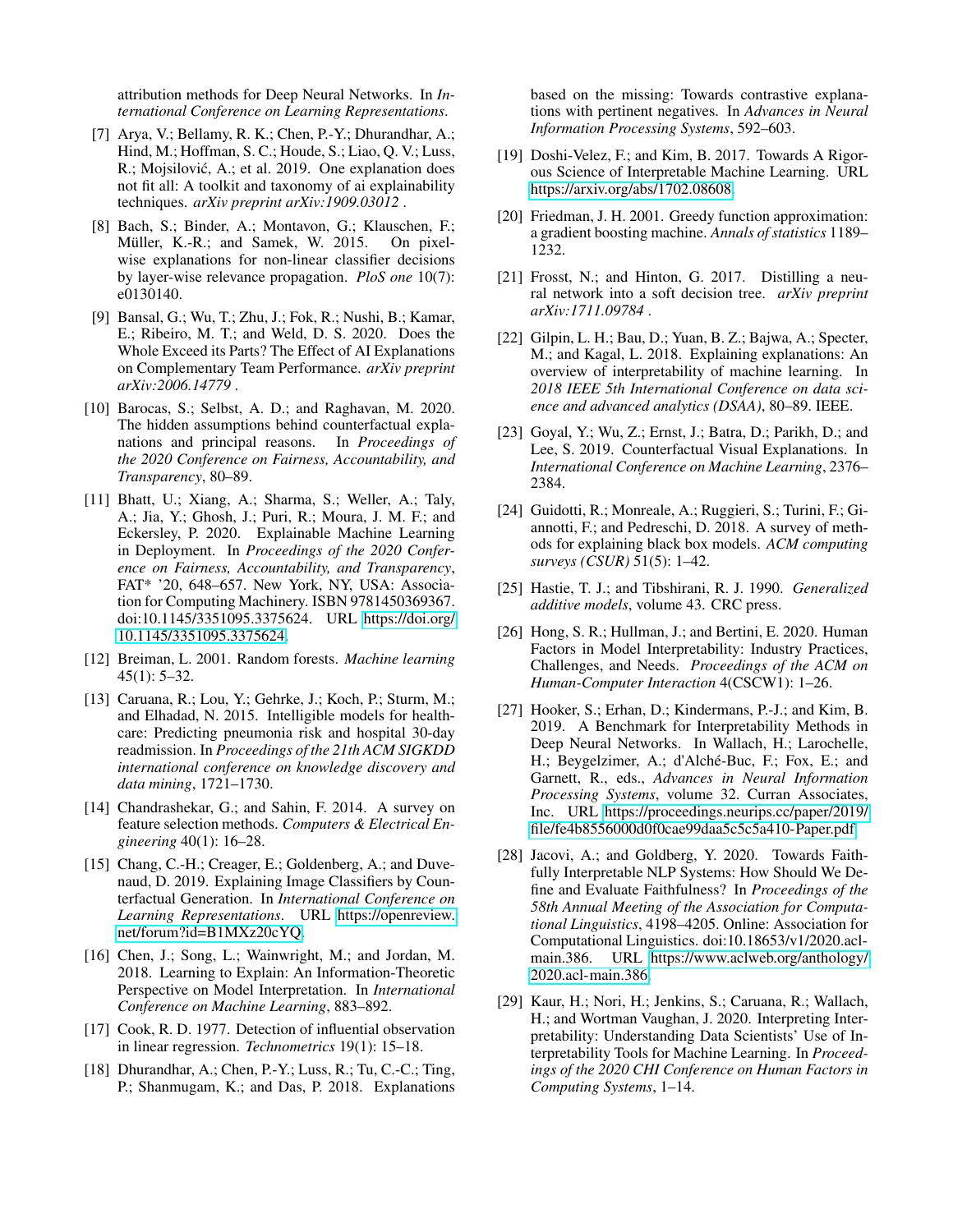- <span id="page-10-20"></span>[30] Kim, B.; Koyejo, O.; Khanna, R.; et al. 2016. Examples are not enough, learn to criticize! Criticism for Interpretability. In *NIPS*, 2280–2288.
- <span id="page-10-19"></span>[31] Koh, P. W.; and Liang, P. 2017. Understanding Blackbox Predictions via Influence Functions. In *International Conference on Machine Learning*, 1885–1894.
- <span id="page-10-17"></span>[32] Lakkaraju, H.; Bach, S. H.; and Leskovec, J. 2016. Interpretable decision sets: A joint framework for description and prediction. In *Proceedings of the 22nd ACM SIGKDD international conference on knowledge discovery and data mining*, 1675–1684.
- <span id="page-10-7"></span>[33] Laugel, T.; Lesot, M.-J.; Marsala, C.; and Detyniecki, M. 2019. Issues with post-hoc counterfactual explanations: a discussion. *arXiv preprint arXiv:1906.04774* .
- <span id="page-10-15"></span>[34] Li, J.; Nagarajan, V.; Plumb, G.; and Talwalkar, A. 2021. A Learning Theoretic Perspective on Local Explainability. In *International Conference on Learning Representations*. URL [https://openreview.net/forum?](https://openreview.net/forum?id=7aL-OtQrBWD) [id=7aL-OtQrBWD.](https://openreview.net/forum?id=7aL-OtQrBWD)
- <span id="page-10-2"></span>[35] Lipton, Z. C. 2018. The mythos of model interpretability. *Queue* 16(3): 31–57.
- <span id="page-10-16"></span>[36] Lou, Y.; Caruana, R.; Gehrke, J.; and Hooker, G. 2013. Accurate intelligible models with pairwise interactions. In *Proceedings of the 19th ACM SIGKDD international conference on Knowledge discovery and data mining*, 623–631.
- <span id="page-10-0"></span>[37] Lundberg, S. M.; and Lee, S.-I. 2017. A unified approach to interpreting model predictions. In *Advances in neural information processing systems*, 4765–4774.
- <span id="page-10-22"></span>[38] Melis, D. A.; and Jaakkola, T. 2018. Towards robust interpretability with self-explaining neural networks. In *Advances in Neural Information Processing Systems*, 7775–7784.
- <span id="page-10-3"></span>[39] Miller, T. 2019. Explanation in artificial intelligence: Insights from the social sciences. *Artificial Intelligence* 267: 1–38.
- <span id="page-10-4"></span>[40] Mohseni, S.; Zarei, N.; and Ragan, E. 2019. A Multidisciplinary survey and framework for design and evaluation of explainable AI systems. arXiv. *Human-Computer Interaction* .
- <span id="page-10-5"></span>[41] Murdoch, W. J.; Singh, C.; Kumbier, K.; Abbasi-Asl, R.; and Yu, B. 2019. Interpretable machine learning: definitions, methods, and applications. *arXiv preprint arXiv:1901.04592* .
- <span id="page-10-10"></span>[42] Pawelczyk, M.; Broelemann, K.; and Kasneci, G. 2020. Learning Model-Agnostic Counterfactual Explanations for Tabular Data. *Proceedings of The Web Conference 2020* doi:10.1145/3366423.3380087. URL [http://dx.doi.org/10.1145/3366423.3380087.](http://dx.doi.org/10.1145/3366423.3380087)
- <span id="page-10-24"></span>[43] Plumb, G.; Al-Shedivat, M.; Cabrera, A. A.; Perer, A.; Xing, E.; and Talwalkar, A. 2020. Regularizing Black-box Models for Improved Interpretability. In Larochelle, H.; Ranzato, M.;

Hadsell, R.; Balcan, M. F.; and Lin, H., eds., *Advances in Neural Information Processing Systems*, volume 33, 10526–10536. Curran Associates, Inc. URL [https://proceedings.neurips.cc/paper/2020/](https://proceedings.neurips.cc/paper/2020/file/770f8e448d07586afbf77bb59f698587-Paper.pdf) [file/770f8e448d07586afbf77bb59f698587-Paper.pdf.](https://proceedings.neurips.cc/paper/2020/file/770f8e448d07586afbf77bb59f698587-Paper.pdf)

- <span id="page-10-14"></span>[44] Plumb, G.; Molitor, D.; and Talwalkar, A. S. 2018. Model agnostic supervised local explanations. In *Advances in Neural Information Processing Systems*, 2515–2524.
- <span id="page-10-11"></span>[45] Plumb, G.; Terhorst, J.; Sankararaman, S.; and Talwalkar, A. 2020. Explaining Groups of Points in Low-Dimensional Representations. In III, H. D.; and Singh, A., eds., *Proceedings of the 37th International Conference on Machine Learning*, volume 119 of *Proceedings of Machine Learning Research*, 7762– 7771. PMLR. URL [http://proceedings.mlr.press/v119/](http://proceedings.mlr.press/v119/plumb20a.html) [plumb20a.html.](http://proceedings.mlr.press/v119/plumb20a.html)
- <span id="page-10-9"></span>[46] Poyiadzi, R.; Sokol, K.; Santos-Rodriguez, R.; De Bie, T.; and Flach, P. 2020. FACE: feasible and actionable counterfactual explanations. In *Proceedings of the AAAI/ACM Conference on AI, Ethics, and Society*, 344–350.
- <span id="page-10-12"></span>[47] Rawal, K.; and Lakkaraju, H. 2020. Beyond Individualized Recourse: Interpretable and Interactive Summaries of Actionable Recourses. *Advances in Neural Information Processing Systems* 33.
- <span id="page-10-13"></span>[48] Ribeiro, M. T.; Singh, S.; and Guestrin, C. 2016. "Why should I trust you?" Explaining the predictions of any classifier. In *Proceedings of the 22nd ACM SIGKDD international conference on knowledge discovery and data mining*, 1135–1144.
- <span id="page-10-18"></span>[49] Ribeiro, M. T.; Singh, S.; and Guestrin, C. 2018. Anchors: High-Precision Model-Agnostic Explanations.
- <span id="page-10-21"></span>[50] Rudin, C. 2019. Stop explaining black box machine learning models for high stakes decisions and use interpretable models instead. *Nature Machine Intelligence* 1(5): 206–215.
- <span id="page-10-8"></span>[51] Selvaraju, R. R.; Cogswell, M.; Das, A.; Vedantam, R.; Parikh, D.; and Batra, D. 2017. Grad-cam: Visual explanations from deep networks via gradient-based localization. In *Proceedings of the IEEE international conference on computer vision*, 618–626.
- <span id="page-10-23"></span>[52] Simonyan, K.; Vedaldi, A.; and Zisserman, A. 2013. Deep inside convolutional networks: Visualising image classification models and saliency maps. *arXiv preprint arXiv:1312.6034* .
- <span id="page-10-6"></span>[53] Sokol, K.; and Flach, P. 2020. Explainability fact sheets: a framework for systematic assessment of explainable approaches. In *Proceedings of the 2020 Conference on Fairness, Accountability, and Transparency*, 56–67.
- <span id="page-10-1"></span>[54] Sundararajan, M.; Taly, A.; and Yan, Q. 2017. Axiomatic Attribution for Deep Networks. In *International Conference on Machine Learning*, 3319–3328.